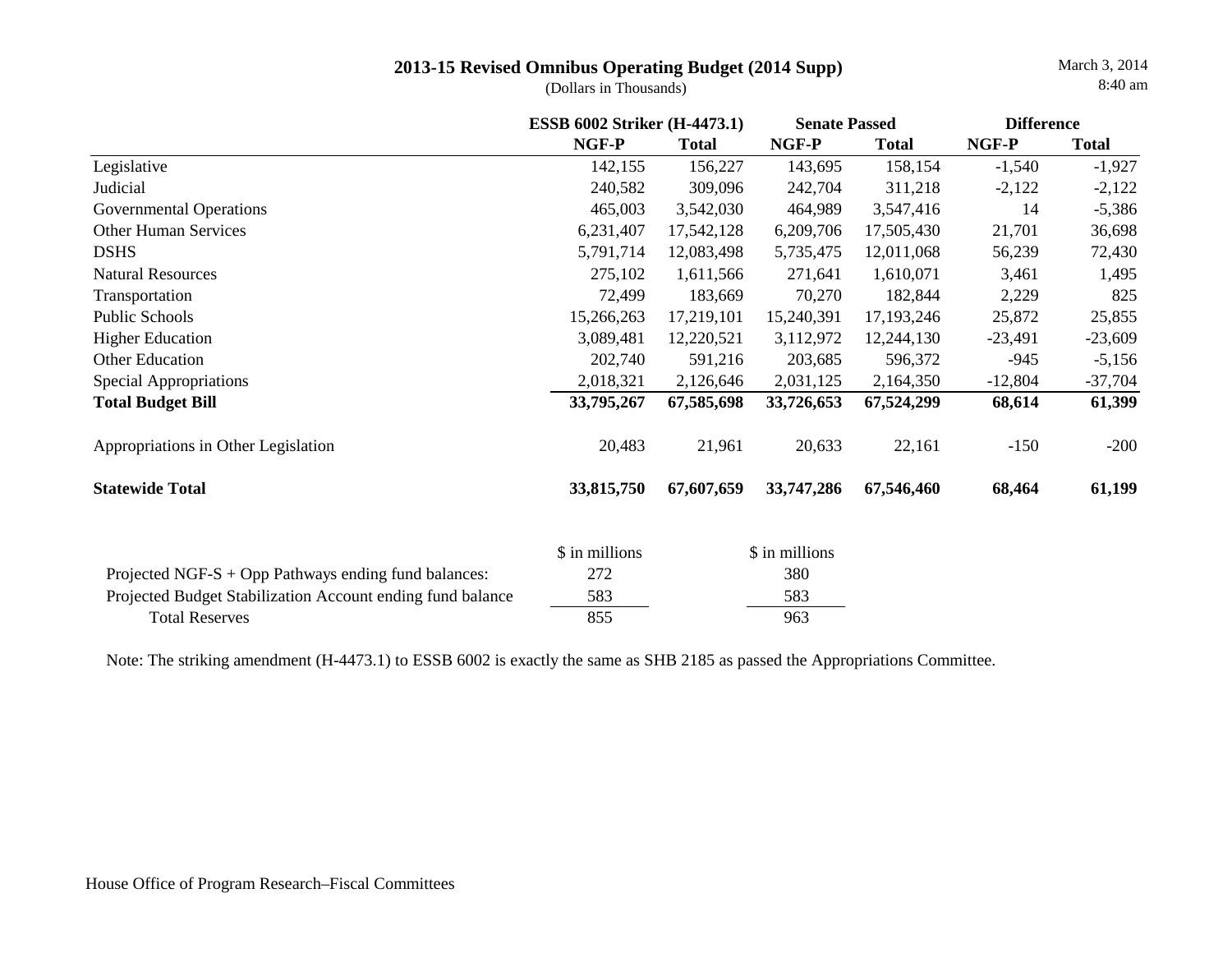**NGF-S + Opportunity Pathways** (Dollars in Thousands)

|                                             | <b>ESSB 6002</b><br><b>Striker H-4473.1</b> | <b>Senate Passed</b> | <b>Difference</b> |
|---------------------------------------------|---------------------------------------------|----------------------|-------------------|
| <b>Employee Compensation</b>                |                                             |                      |                   |
| <b>State Employee Health Insurance</b>      | $-63,828$                                   | $-36,469$            | $-27,359$         |
| <b>Employee Compensation Total</b>          | $-63,828$                                   | $-36,469$            | $-27,359$         |
| <b>K-12 Education</b>                       |                                             |                      |                   |
| Materials, Supplies, & Op. Costs            | 58,008                                      | $\Omega$             | 58,008            |
| All Other Increases                         | 5,026                                       | 1,764                | 3,262             |
| <b>Federal Forest Deductible Revenues</b>   | 1,991                                       | 0                    | 1,991             |
| New Instructional Hours Adjustment          | 90                                          | 0                    | 90                |
| <b>Technology Enhancement</b>               | 0                                           | 38,275               | $-38,275$         |
| Other Savings                               | $-146$                                      | $-167$               | 21                |
| <b>K-12 Education Total</b>                 | 64,969                                      | 39,872               | 25,097            |
| <b>Higher Education Institutions</b>        |                                             |                      |                   |
| All Other Increases                         | 1,210                                       | 810                  | 400               |
| <b>Institute for Protein Design</b>         | 1,000                                       | 1,000                | $\boldsymbol{0}$  |
| Jet Fuels Center                            | 750                                         | 750                  | $\boldsymbol{0}$  |
| Engineering & Computer Science              | 0                                           | 2,000                | $-2,000$          |
| <b>Higher Education Institutions Total</b>  | 2,960                                       | 4,560                | $-1,600$          |
| <b>Higher Education Financial Aid</b>       |                                             |                      |                   |
| HE Opportunities (SB 6523)                  | 5,000                                       | 5,000                | $\theta$          |
| All Other Increases                         | 188                                         | 220                  | $-32$             |
| <b>Opportunity Scholarship Program</b>      | 0                                           | 25,354               | $-25,354$         |
| <b>Higher Education Financial Aid Total</b> | 5,188                                       | 30,574               | $-25,386$         |
| <b>Early Learning &amp; Child Care</b>      |                                             |                      |                   |
| Child Care Rate Increase                    | 20,482                                      | 25,482               | $-5,000$          |
| Maintain MTCC Program                       | 3,018                                       | $\boldsymbol{0}$     | 3,018             |
| All Other Increases                         | 944                                         | 1,044                | $-100$            |
| <b>Administrative Reductions</b>            | $\Omega$                                    | $-1,150$             | 1,150             |
| Other Savings                               | $-1,078$                                    | $-1,078$             | $\boldsymbol{0}$  |
| Early Learning & Child Care Total           | 23,366                                      | 24,298               | $-932$            |
| <b>Health Care</b>                          |                                             |                      |                   |
| <b>All Other Increases</b>                  | 2,113                                       | 4,846                | $-2,733$          |
| DOH: Tobacco Use Prevention                 | 2,000                                       | 0                    | 2,000             |
| <b>HBE Cost Allocation</b>                  | 1,157                                       | $\Omega$             | 1,157             |
| Tobacco and Marijuana Prevent               | $\boldsymbol{0}$                            | 1,000                | $-1,000$          |
| Other HCA Increases                         | 0                                           | 4                    | -4                |
| <b>Maintain Managed Care Rates</b>          | $\boldsymbol{0}$                            | $-10,671$            | 10,671            |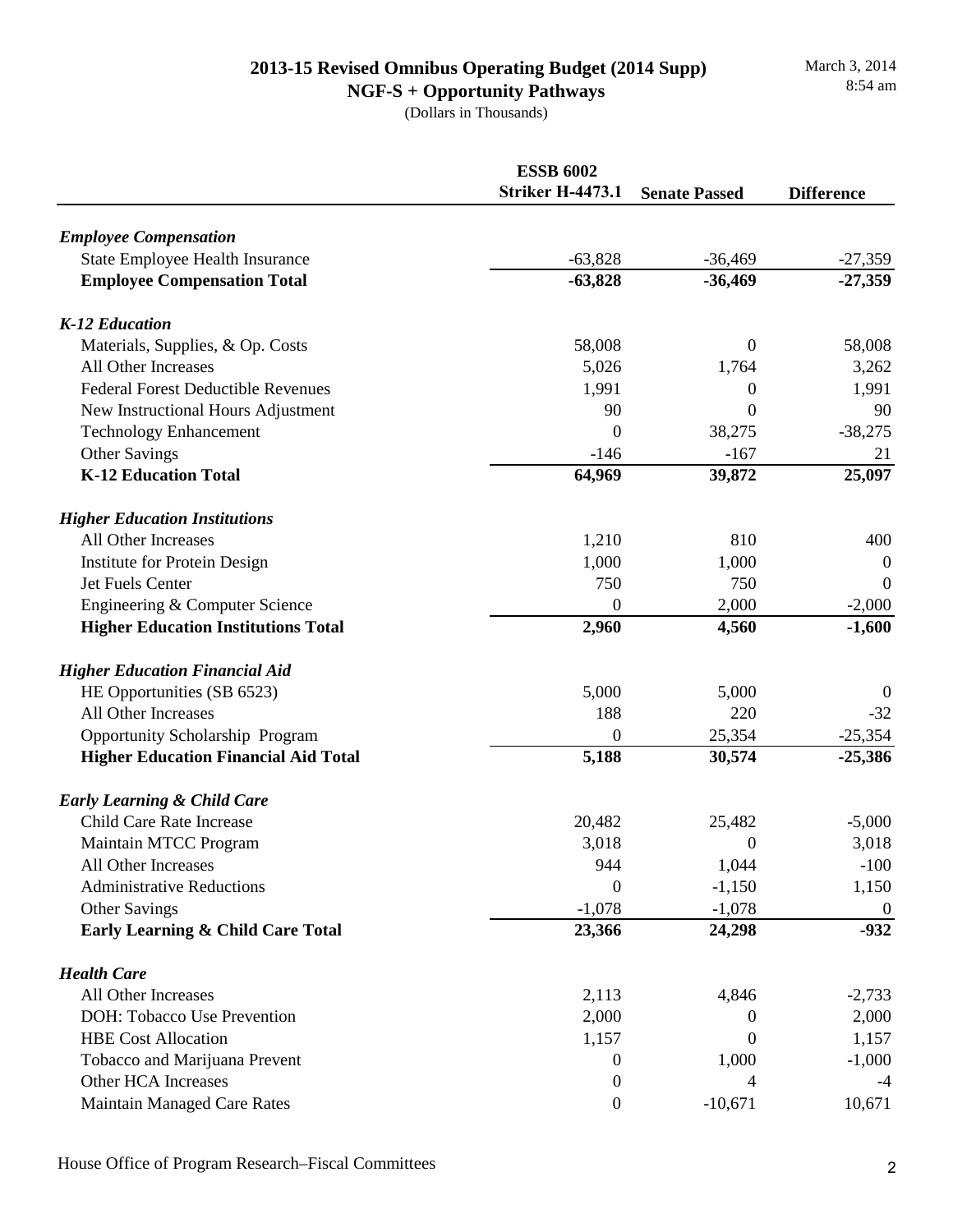**NGF-S + Opportunity Pathways** (Dollars in Thousands)

|                                                     | <b>ESSB 6002</b>        |                      |                   |
|-----------------------------------------------------|-------------------------|----------------------|-------------------|
|                                                     | <b>Striker H-4473.1</b> | <b>Senate Passed</b> | <b>Difference</b> |
| <b>Facility Fees</b>                                | $-3,856$                | $-3,856$             | $\boldsymbol{0}$  |
| Other Savings                                       | $-4,322$                | $-4,548$             | 226               |
| Health Care Innovation Planning                     | $-8,087$                | $-2,808$             | $-5,279$          |
| <b>Hospital Safety Net Asessment</b>                | $-24,975$               | $-24,975$            | $\overline{0}$    |
| <b>Health Care Total</b>                            | $-35,970$               | $-41,008$            | 5,038             |
| <b>Corrections and Other Criminal Justice</b>       |                         |                      |                   |
| All Other Increases                                 | 7,379                   | 3,315                | 4,064             |
| <b>Increased Capacity For Adult Offenders</b>       | 6,628                   | 4,978                | 1,650             |
| New Hepatitis C Treatment                           | 1,729                   | 1,729                | $\theta$          |
| Other Savings                                       | $-322$                  | $-4,193$             | 3,871             |
| <b>Violator Policy Changes</b>                      | $-1,460$                | $-1,459$             | $-1$              |
| <b>Corrections and Other Criminal Justice Total</b> | 13,954                  | 4,370                | 9,584             |
| Long Term Care, DD, and Mental Health               |                         |                      |                   |
| <b>Mental Health Enhancements</b>                   | 11,851                  | 4,639                | 7,212             |
| Children's Mental Health Settlement                 | 8,241                   | 8,241                | $\overline{0}$    |
| <b>RHC</b> Compliance                               | 5,000                   | 738                  | 4,262             |
| All Other Increases                                 | 3,346                   | 2,456                | 890               |
| <b>Community Residential Rates</b>                  | 3,000                   | 0                    | 3,000             |
| <b>State Hospital Overtime</b>                      | 2,600                   | 2,688                | $-88$             |
| <b>Behavioral Health Redesign</b>                   | 2,032                   | 180                  | 1,852             |
| <b>Community First Choice Option</b>                | 296                     | 301                  | $-5$              |
| Provider Compensation System (Net)                  | $-605$                  | $-1,298$             | 693               |
| Other Savings                                       | $-1,500$                | $-2,686$             | 1,186             |
| Long Term Care, DD, and Mental Health Total         | 34,261                  | 15,259               | 19,002            |
| <b>Other Human Services</b>                         |                         |                      |                   |
| <b>TANF Related Changes</b>                         | 2,796                   | 0                    | 2,796             |
| All Other Increases                                 | 1,972                   | 3,210                | $-1,238$          |
| <b>ACA Client Eligibility System</b>                | 1,418                   | 1,418                | $\boldsymbol{0}$  |
| Food & Related                                      | 1,000                   | 1,000                | $\overline{0}$    |
| <b>DSHS</b> Permanency Initiative                   | 0                       | 6,155                | $-6,155$          |
| <b>Family Assessment Response</b>                   | $\boldsymbol{0}$        | 1,200                | $-1,200$          |
| Other Savings                                       | $-18$                   | $-6,467$             | 6,449             |
| <b>Other Human Services Total</b>                   | 7,168                   | 6,516                | 652               |
| <b>Natural Resources</b>                            |                         |                      |                   |
| <b>Fire Costs</b>                                   | 9,717                   | 6,717                | 3,000             |
| All Other Increases                                 | 1,814                   | 1,328                | 486               |
| <b>Fish Passage Barriers</b>                        | 1,432                   | 1,432                | $\boldsymbol{0}$  |
| <b>Natural Resources Total</b>                      | 12,963                  | 9,477                | 3,486             |